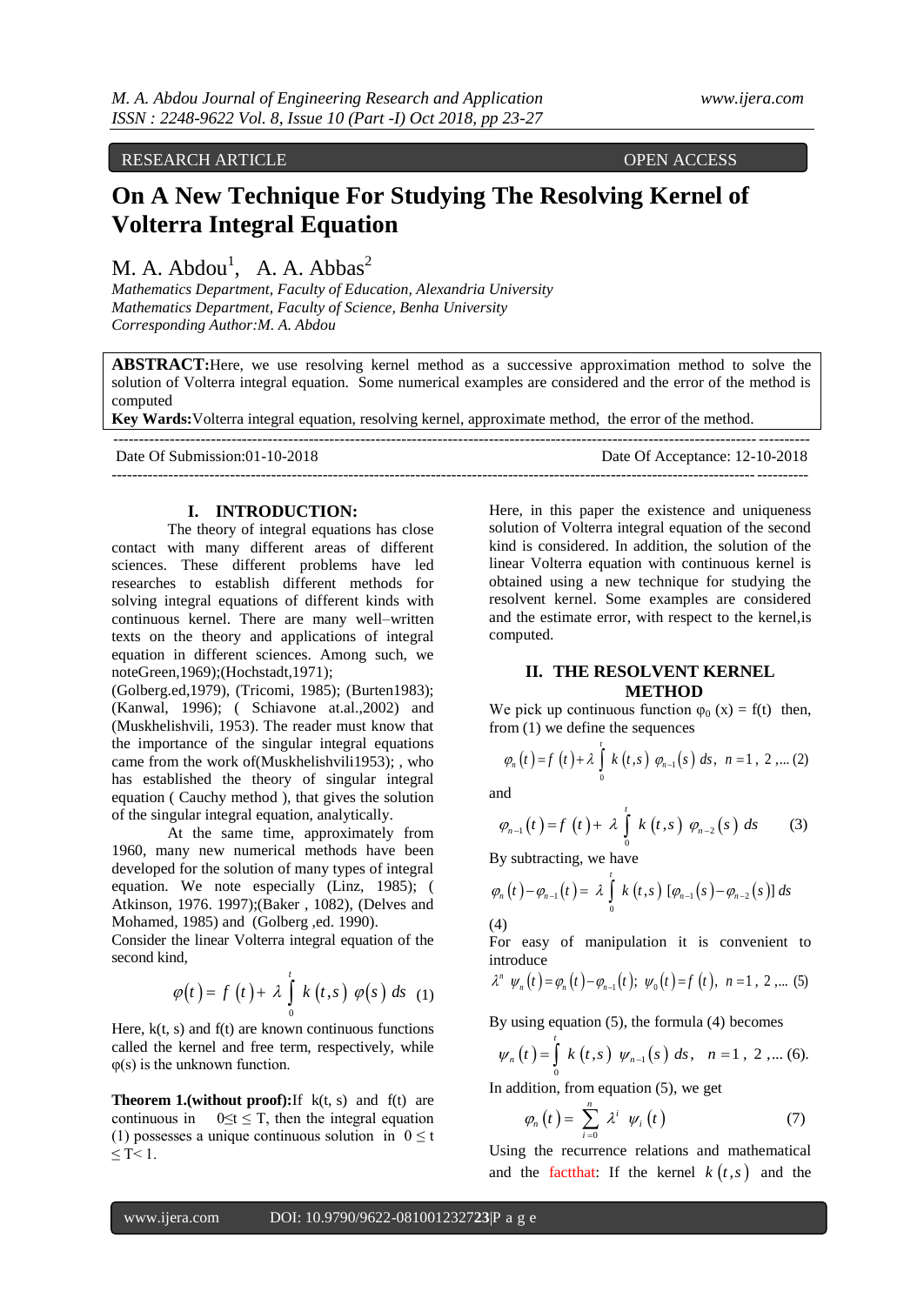function  $f(t)$  are continuous, then the order of integration can be interchanged, we get

$$
\psi_n(t) = \int_0^t k_n(t,s) f(s) ds; k_n(t,s) = \int_s^t k(t,\tau) k_{n-1}(\tau,s) d\tau
$$
 (8).

**with**  $k_1(t, s) = k(t, s)$ .

The kernels  $k_n(t,s)$ ,  $n = 1,2,...$  are called the iterated kernels.

From equation (7), we follow  
\n
$$
\varphi_n(t) = \sum_{i=0}^n \lambda^i \psi_i(t) = f(t) + \lambda \sum_{i=1}^n \lambda^{i-1} \psi_i(t)
$$

Therefore, we get

Therefore, we get  
\n
$$
\varphi_n(t) = f(t) + \lambda \int_0^t \Gamma_n(t, s; \lambda) f(s) ds, \quad (9).
$$

Where:

Where:  
\n
$$
\Gamma_n(t,s;\lambda) = \sum_{i=1}^n \lambda^{i-1} k_i(t,s)
$$
\n(10)

If the kernel  $k(t,s)$  is continuous and  $k(t,s)$   $\leq M$ ,  $0 \leq s \leq t \leq T$ , then we can prove by induction that

$$
|\text{nauction that}|\n\left| k_n(t,s) \right| \le \frac{M^n (T - s)^{n-1}}{(n-1)!}, \quad T = \max t, \tag{11}
$$

Hence, the sequence in equation (10) converges and we can write

$$
\Gamma(t,s;\lambda) = \sum_{i=1}^{\infty} \lambda^{i-1} k_i(t,s) (12)
$$

The function  $\Gamma(t,s;\lambda)$  is the resolving kernel for  $k(t, s)$ .

**Theorem(2) (without proof):**If k(t,s) and f(t) are continuous then the unique continuous solution of equation (1) is given by

$$
\varphi(t) = f(t) + \lambda \int_{0}^{t} \Gamma(t, s; \lambda) f(s) ds \qquad (13)
$$

**Theorem (3)** Under the assumptions of theorem (2), the resolving kernel  $\Gamma(t, s; \lambda)$  satisfies the equation

$$
\Gamma(t,s;\lambda) = k(t,s) + \lambda \int_{s}^{t} k(t,\tau) \Gamma(t,\tau;\lambda) d\tau,
$$
  

$$
0 \leq s \leq t \leq T. (14)
$$

**proof :** Using equation (12), we see that  
\n
$$
\lambda \int_{s}^{t} k(t,\tau) \Gamma(t,\tau;\lambda) d\tau = \lambda \int_{s}^{t} k(t,\tau) \sum_{i=1}^{\infty} \lambda^{i-1} k_{i}(\tau,s) d\tau
$$
\n
$$
= \lambda \sum_{i=1}^{\infty} \lambda^{i-1} \int_{s}^{t} k(t,\tau) k_{i}(\tau,s) d\tau
$$
\n(15)

In addition, from equation (10), we have

$$
\lambda \int_{s}^{t} k(t, \tau) \Gamma(t, \tau; \lambda) d\tau = \lambda \sum_{i=1}^{\infty} \lambda^{i-1} k_{i+1}(t, s)
$$
  
=  $k_1(t, s) + \lambda k_2(t, s) + \lambda^2 k_3(t, s) + ... - k(t, s)$ 

Since  $k_1(t,s) = k(t,s)$  then

$$
\lambda \int_{s}^{t} k(t,\tau) \Gamma(t,\tau;\lambda) d\tau = \sum_{i=1}^{\infty} \lambda^{i-1} k_{i}(t,s) - k(t,s)
$$
\n(16)

Using equation (12)in (16), we obtain  
\n
$$
\lambda \int_{s}^{t} k(t, \tau) \Gamma(t, \tau; \lambda) d\tau = \Gamma(t, s; \lambda) - k(t, s)
$$

Therefore, the following formula is satisfied  
\n
$$
\Gamma(t,s;\lambda) = k(t,s) + \lambda \int_{s}^{t} k(t,\tau) \Gamma(\tau,s;\lambda) d\tau
$$

#### **III. APPLICATIONS:**

**Example (1):**Find the resolving kernel of Volterra equation for  $k(t, s)=1$ 

**Solution**: Assume

Assume  

$$
k_1(x, y) = k(x, y) = 1
$$

Hence, we have  
\n
$$
k_2(x, y) = \int_{y}^{x} k(x, z) k_1(z, y) dz = \frac{(x - y)}{1!},
$$
\n
$$
k_3(x, y) = \int_{y}^{x} k(x, z) k_2(z, y) dz = \int_{y}^{x} 1 \cdot (z - y) dz = \frac{z^2}{2} \Big|_{y}^{x} - yz \Big|_{y}^{x} = \frac{(x - y)^2}{2!}
$$

For n times, we get

$$
k_n(x, y) = \frac{(x - y)^{n-1}}{(n-1)!}
$$

Hence, the resolving takes the form  
\n
$$
R(x, y; \lambda) = \sum_{n=0}^{\infty} \lambda^n k_{n+1}(x, y) = \sum_{n=0}^{\infty} \frac{\lambda^n (x - y)^n}{n!} = e^{\lambda(x - y)}
$$

**Example 3.2:** Solve the integral equation  
\n
$$
\varphi(t) = g(t) + \frac{1}{2} \int_{0}^{t} e^{(t-s)} \varphi(s) ds, \quad (0 \le s \le t \le T)
$$

Hence, find the solution when  $g(t)=1$  and  $\sinh(3t/2)$ 

**Solution:** Here,  $k(t,s) = e^{t-s}$ Let,  $k_1(t,s) = k(t,s) = e^{t-s}$ 

In addition, we have  
\n
$$
k_2(t,s) = \int_{s}^{t} k(t,\tau) k_1(\tau,s) d\tau = \int_{s}^{t} e^{t-s} d\tau = (t-s) e^{t-s}
$$
\n
$$
k_3(t,s) = \int_{s}^{t} k(t,\tau) k_2(\tau,s) d\tau = e^{t-s} \int_{s}^{t} (\tau-s) d\tau = \frac{1}{2} (t-s)^2 e^{t-s}
$$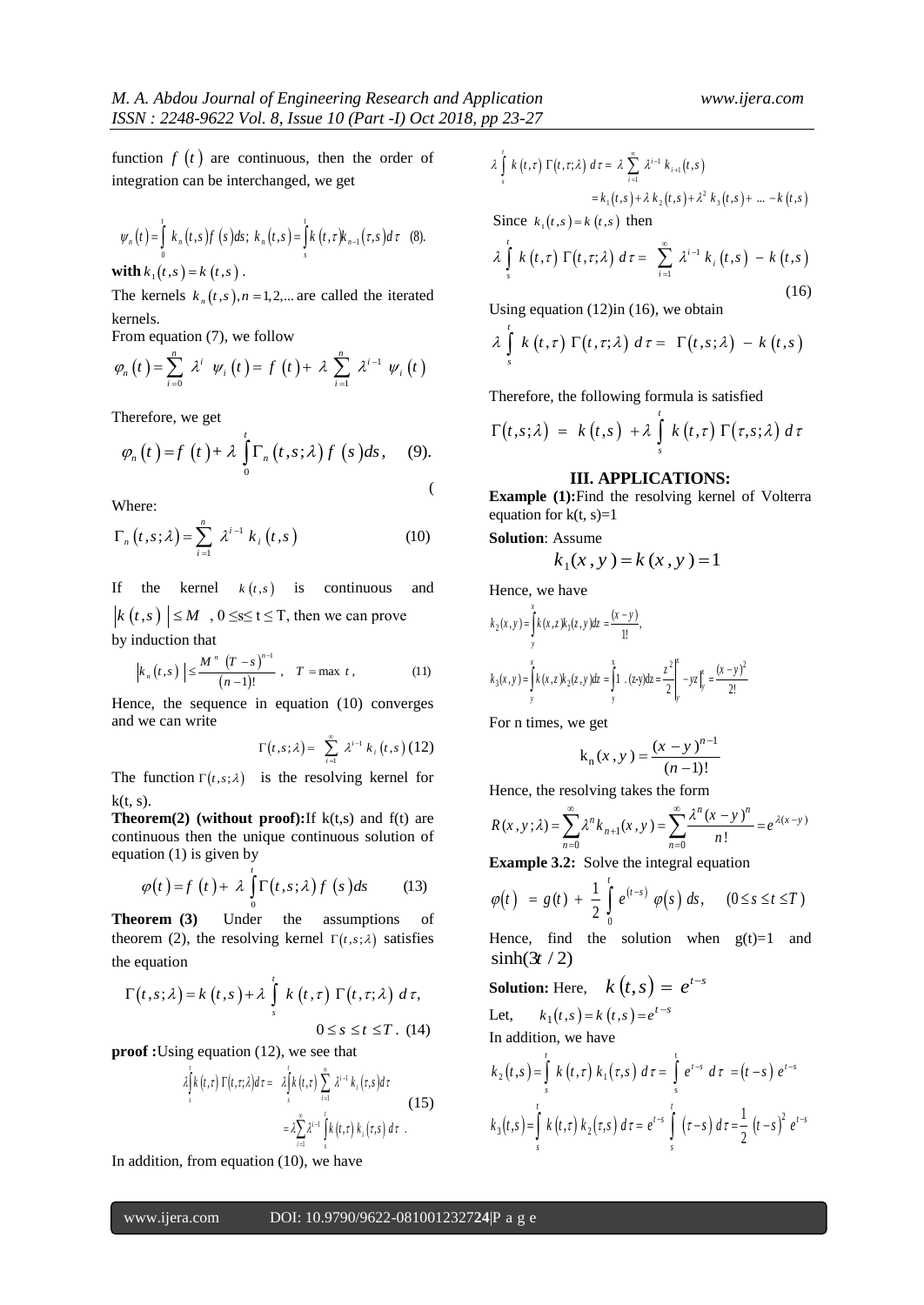So, in general, we obtain

$$
k_n(t,s) = \frac{1}{(n-1)!} (t-s)^{n-1} e^{t-s}
$$

Using equation (12), we have

Using equation (12), we have  
\n
$$
\Gamma(t,s;\lambda) = e^{t-s} \sum_{i=1}^{\infty} \left(\frac{1}{2}\right)^{i-1} \frac{(t-s)^{i-1}}{(i-1)!}
$$
\n
$$
= e^{(t-s)} e^{\frac{1}{2}(t-s)} = e^{\frac{3}{2}(t-s)}
$$

Finally, we can obtain

$$
\phi(t) = g(t) + \frac{1}{2} \int_{0}^{t} e^{\frac{3}{2}(t-s)} ds = g(t) - \frac{1}{3} (1 - e^{\frac{3}{2}t})
$$
  
At

*i*) At 
$$
g(t) = 1 \rightarrow \phi(t) = \frac{1}{3}(2 + e^{\frac{3}{2}t})
$$
  
*ii*) At  $g(t) = \sinh(3t/2) \rightarrow \phi(t) = \frac{1}{6}(5 e^{\frac{3}{2}t} - 3e^{\frac{3}{2}t} - 2)$ .

Now, we calculate some difference values of

 $k_n(t, s)$  and the corresponding error.

| t   | ${s=0.1}$ | ${s=0.2}$ | ${s=0.7}$ | ${s=0.9}$ |
|-----|-----------|-----------|-----------|-----------|
| 0   | 0.818731  | 0.67032   | 0.246597  | 0.165299  |
| 0.1 |           | 0.818731  | 0.301194  | 0.201897  |
| 0.2 | 1.221403  |           | 0.367879  | 0.246597  |
| 0.3 | 1.491825  | 1.221403  | 0.449329  | 0.301194  |
| 0.4 | 1.822119  | 1.491825  | 0.548812  | 0.367879  |
| 0.5 | 2.225541  | 1.822119  | 0.67032   | 0.449329  |
| 0.6 | 2.718282  | 2.225541  | 0.818731  | 0.548812  |
| 0.7 | 3.320117  | 2.718282  |           | 0.67032   |
| 0.8 | 4.0552    | 3.320117  | 1.221403  | 0.818731  |
| 0.9 | 4.953032  | 4.0552    | 1.491825  |           |

**Table (1)** contain the value of the kernel  $K_n(t, s) = e^{2*(t-s)}$ For the values  $s = 0.1$ ,  $s = 0.2$ ,  $s = 0.7$ ,  $s = 0.9$ and the corresponding values t s.t  $0 \le t \le 9$ .



**Figure (1)** The relation between t and kernel $K_n(t, s) = e^{2*(t-s)}$  for some values of s

|     | $\{s=0.1\}$ | $\{s=0.2\}$ | ${s=0.7}$ | $\{s=0.9\}$ |
|-----|-------------|-------------|-----------|-------------|
|     | 0.860708    | 0.740818    | 0.349938  | 0.25924     |
| 0.1 |             | 0.860708    | 0.40657   | 0.301194    |
| 0.2 | 1.161834    |             | 0.472367  | 0.349938    |
| 0.3 | 1.349859    | 1.161834    | 0.548812  | 0.40657     |
| 0.4 | 1.568312    | 1.349859    | 0.637628  | 0.472367    |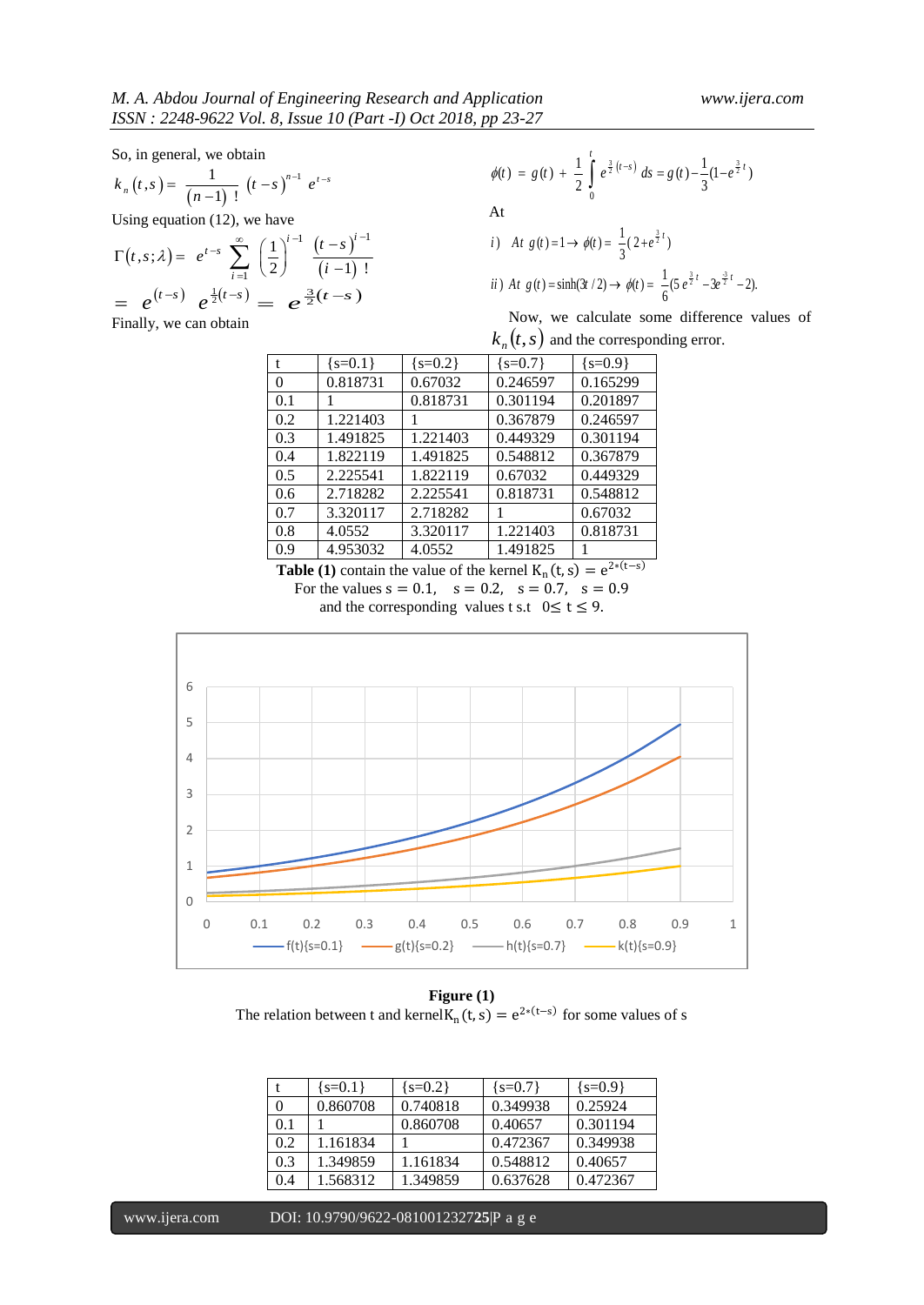*M. A. Abdou Journal of Engineering Research and Application www.ijera.com ISSN : 2248-9622 Vol. 8, Issue 10 (Part -I) Oct 2018, pp 23-27*

| 0.5 | 1.822119 | 1.568312 | 0.740818 | 0.548812 |
|-----|----------|----------|----------|----------|
| 0.6 | 2.117    | 1.822119 | 0.860708 | 0.637628 |
| 0.7 | 2.459603 | 2.117    |          | 0.740818 |
| 0.8 | 2.857651 | 2.459603 | 1.161834 | 0.860708 |
| 0.9 | 3.320117 | 2.857651 | 1.349859 |          |

**Table (2)** contain the value of the resolving  $\Gamma_n$  (t, s;  $\frac{1}{2}$ )  $\frac{1}{2}$  =  $e^{\frac{3}{2}(t-s)}$ For the values  $s = 0.1$ ,  $s = 0.2$ ,  $s = 0.7$ ,  $s = 0.9$ 



## **Figure (1)**

The relation between t and resolving  $\Gamma_n$  (t, s;  $\frac{1}{2}$ )  $\left(\frac{1}{2}\right) = e^{\frac{3}{2}(t-s)}$  for some values of s 1

or the convolution kernel  $k_n(t,s) = \frac{(t-s)^n}{(s-a)^n}$  $(n-1)$  $(s) = \frac{(s-1)}{(n-1)!}$  $f_n(t,s) = \frac{(t-s)^{n-1}}{(n-1)!}e^{t-s}$  $k_n(t,s) = \frac{(t-s)^{n-1}}{(n-1)!}e^{-\frac{(t-s)^n}{t}}$  $=\frac{(t-s)^{n-1}}{(n-1)!}e^{t-1}$ 

(1) If n=1 then  $k_n$  (t, s) > 0 and the value increased for all points of interval t such that  $t$ >s and $k_n$  (t, s)  $=1$  when  $t = s$ 

(2) If n>1, n= 3, 5, 7... the value of  $k_n(t, s) > 0$ decreased for t<s,

and increased when t>s.

(3) If  $n > 1$ ,  $n = 2, 4, 6...$  the value of  $k_n$  (t, s) < 0 increased when t>s,

 Some difference Figures for the relation between the exact resolvent kernel  $\Gamma(t, s; \lambda)$  and the

numerical resolvent<sub>n</sub>(t, s; 
$$
\lambda
$$
) at  $s = 0.2$ ,  $\lambda = \frac{1}{2}$ 

or the resolvent kernel  $\Gamma(t, s; \lambda) = e^{\frac{z^{(t-s)}}{2}}$ 3  $(s; \lambda) = e^{2^{(k-1)}}$  we get  $\Gamma(t, s; \lambda) > 0$  for all values of t, and for

$$
\Gamma_n(t,s;\lambda) = \sum_{i=1}^n \lambda^{i-1} k_i(t,s), \lambda = \frac{1}{2}
$$

and

$$
k_i(t,s) = \frac{(t-s)^{i-1}}{(i-1)!}e^{t-s}
$$

we get

 $\Gamma_n(t, s; \lambda) > \Gamma(t, s; \lambda) > 0$  whent < s,  $\Gamma_n(t, s; \lambda) = \Gamma(t, s; \lambda) = 1$  whent = s, and

 $0 < \Gamma_n(t, s; \lambda) < \Gamma(t, s; \lambda)$  whent>s.

#### **REFERENCES**

- [1]. Green, C.D, (1969); Integral Equation Methods, NewYork,.
- [2]. Hochstadt,H.(1971); Integral Equations, Awiley Inter Science Publication, NewYork,
- [3]. Golberg.ed, M.A.(1979), Solution Methods for Integral Equations, NewYork,.
- [4]. Tricomi, F.G. (1985); Integral Equations, Dover, NewYork,.
- [5]. Burton, T.A., (1983);Volterra Integral and Differential Equations, London, NewYork,